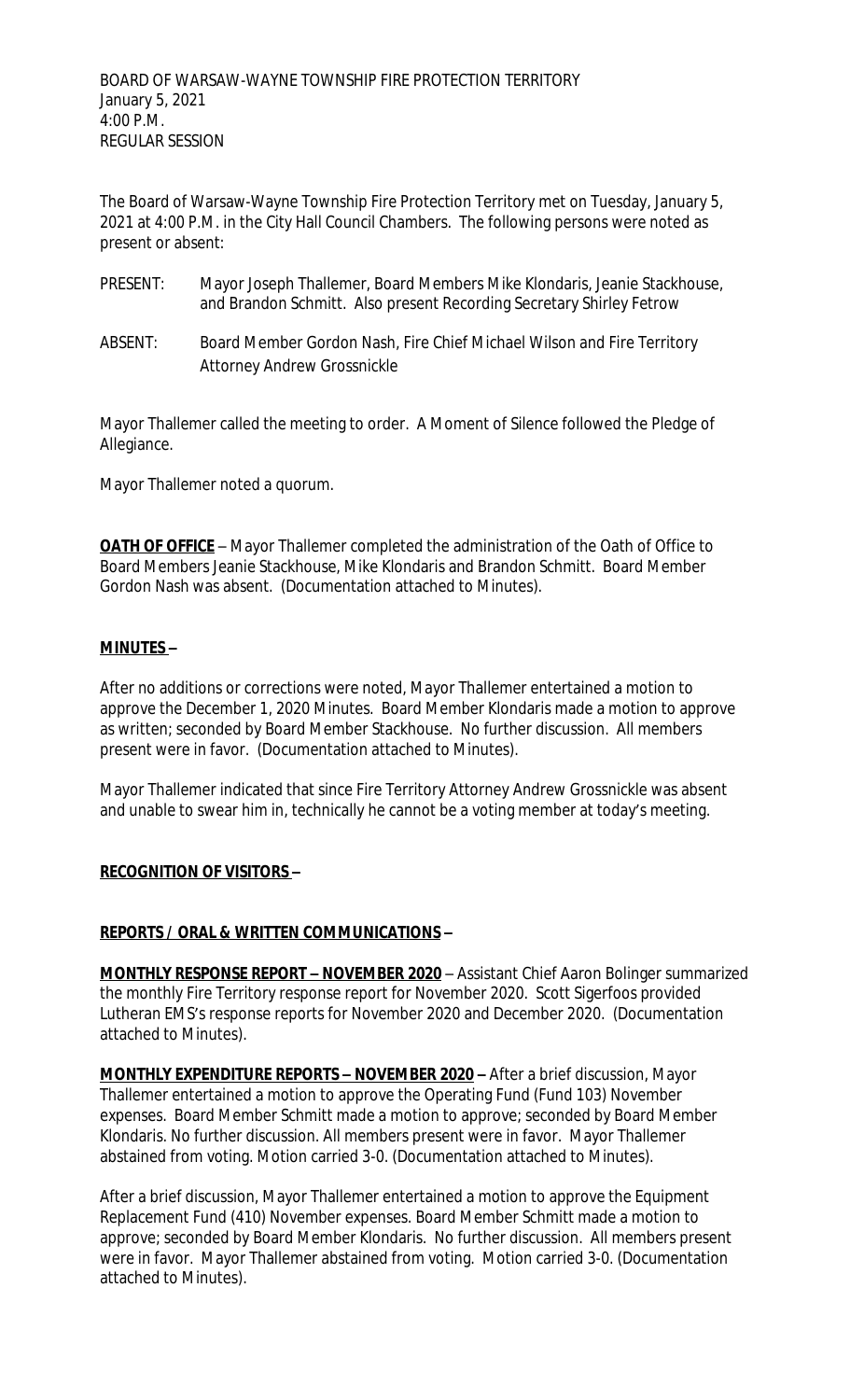**ISO PUBLIC PROTECTION CLASSIFICATION** - Assistant Chief Bolinger noted that the fire department's ISO protection classification presented does not explain what four fire chiefs over the past 20 years have done for the community. Assistant Chief Bolinger stated the ISO classification under Fire Chief Matt Warren was rated a Class 7 and the latest classification is now a Class 2. The vision of the fire chiefs over the past 20 years setting the path with training, equipment, testing of fire hose, the engines, ladders and the staffing that has been provided has come together to validate the Class 2 rating. Assistant Chief Bolinger spoke on better tracking of response times for all apparatus, establishing a department inspection program to assist Fire Marshal Fretz, updates to the county-wide radio program and uniformity of available manpower. These changes will help with the NFPA 1710 scoring and possible further reduction of the classification rating. (Documentation attached to Minutes).

### **UNFINISHED BUSINESS –**

## **NEW BUSINESS –**

**APPOINTMENT OF RECORDING SECRETARY** – Mayor Thallemer asked for any nominations from the floor for Recording Secretary for 2021. Board Member Klondaris nominated Shirley Fetrow to remain as Recording Secretary; seconded by Board Member Stackhouse. No further discussion. All members present were in favor. Mayor Thallemer abstained from voting. Motion carried 3-0.

**APPOINTMENT OF FIRE TERRITORY ATTORNEY** – Mayor Thallemer asked for any nominations from the floor for the Fire Territory Attorney. Board Member Klondaris nominated Andrew Grossnickle to remain as the Fire Territory Attorney for 2021; seconded by Board Member Schmitt. No further discussion. All members present were in favor. Mayor Thallemer abstained from voting. Motion carried 3-0.

**APPOINTMENT OF FIRE CHIEF** - Mayor Thallemer indicated the Fire Territory Board is required to appointment a Fire Chief each year. This appointment is normally made in December of each year for the upcoming year; however, it was inadvertently passed over at last month's meeting. Mayor Thallemer asked for any nominations from the floor for Fire Chief. Board Member Stackhouse nominated Michael Wilson to remain as the Fire Chief for 2021; seconded by Board Member Klondaris. No further discussion. All members present were in favor. Mayor Thallemer abstained from voting. Motion carried 3-0.

**ZOLL EXPERTCARE PREVENTIVE MAINTENANCE CONTRACT** – EMS Chief Fancil spoke on the importance of maintaining the monitors and the increase in liability if not maintained properly. EMS Chief Fancil asked for permission to contract with the Zoll Medical Corporation for professional preventative maintenance. The contract would cover four monitors at a cost of \$255.00/monitor for a yearly cost of \$1,020. Mayor Thallemer entertained a motion to approve. Board Member Klondaris made a motion to approve; seconded by Board Member Schmitt. No further discussion. All members present were in favor. Mayor Thallemer abstained from voting. Motion carried 3-0. (Documentation attached to Minutes).

**AFFILIATION AGREEMENT / PARKVIEW HEALTH SYSTEMS** – EMS Chief Fancil explained to the Fire Territory Board the department is currently providing Advanced EMT certification classes for several members on the department. For any EMS class, clinical hours are required in a hospital. The department already has an agreement with KCH, the sponsoring hospital. In addition, the department would like to partner with Parkview Warsaw as well. EMS Chief Fancil noted it is a three-year contract. There is no cost involved. Mayor Thallemer entertained a motion to approve the Agreement. Board Member Stackhouse made a motion to approve; seconded by Board Member Schmitt. No further discussion. All members present were in favor. Mayor Thallemer abstained from voting. Motion carried 3-0. (Documentation attached to Minutes.

## **TRAVEL REQUESTS** –